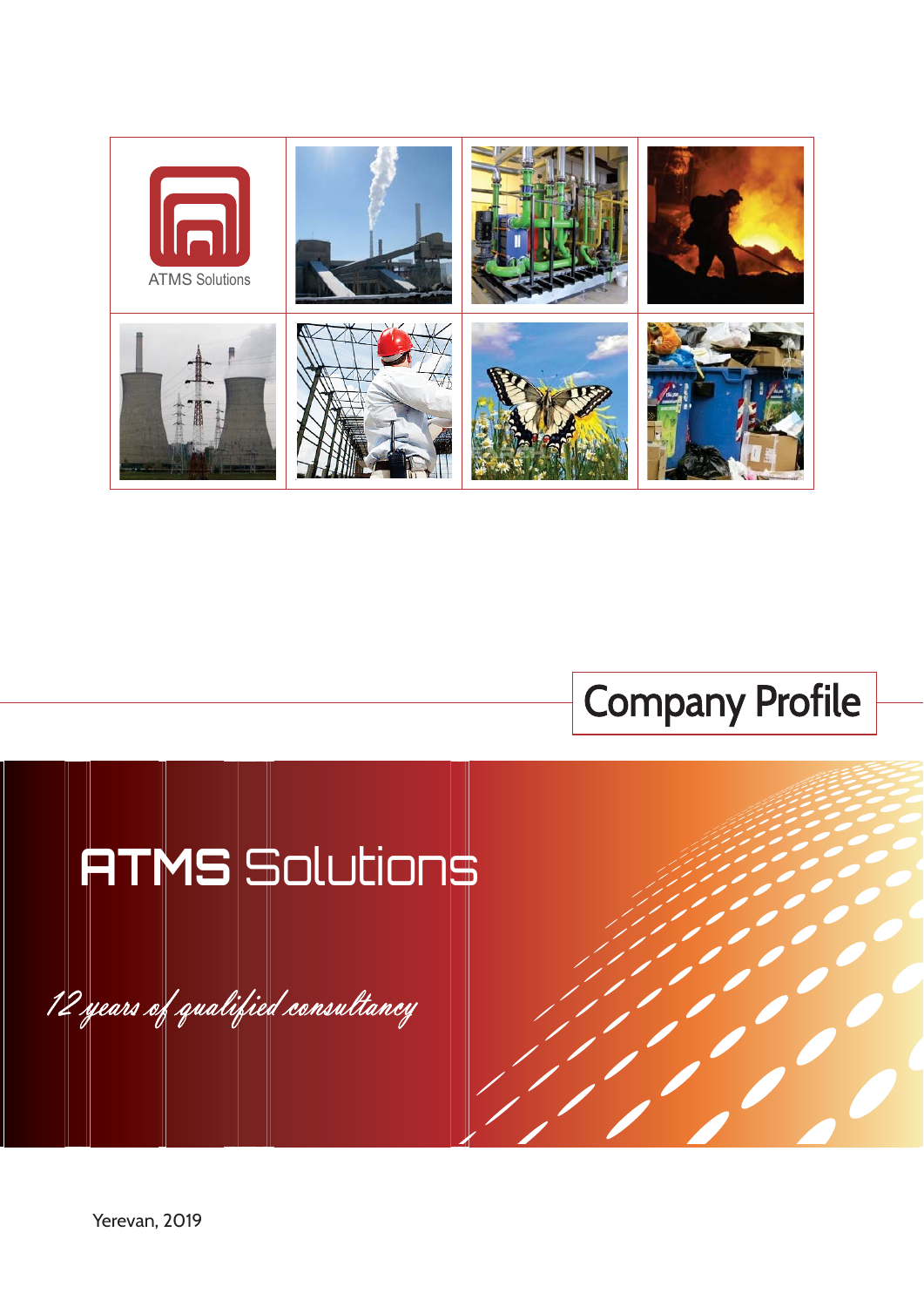Success and sustainability of projects or business activities depends on their environmental, social and energy performance, which require implementation of integrated approach, expertise and appropriate monitoring during their entire life cycle.

# **Background**

ATMS Solutions LLC is a private independent consulting company established in Armenia in 2007. ATMS Solutions' primary goal is to help organizations improve their environmental, social and energy performance and better control of business-processes.

ATMS Solutions' team of professionals provides organizations with complete solutions to help them achieve highperformance level. With an industry and public diverse portfolio of Clients and expertise we are able to mobilize the right specialists, procedures and practices as well as up-to-date measurement and monitoring equipment to offer a wide variety of management and consultancy services in the following areas:

- Environment
- Waste management
- Energy management
- Occupational Health and Safety (OHS)
- Management systems (quality, environmental, health and safety, etc).

As a privately owned company ATMS Solutions has no affiliation with material suppliers or manufacturers, and therefore offers completely independent advices and consultations.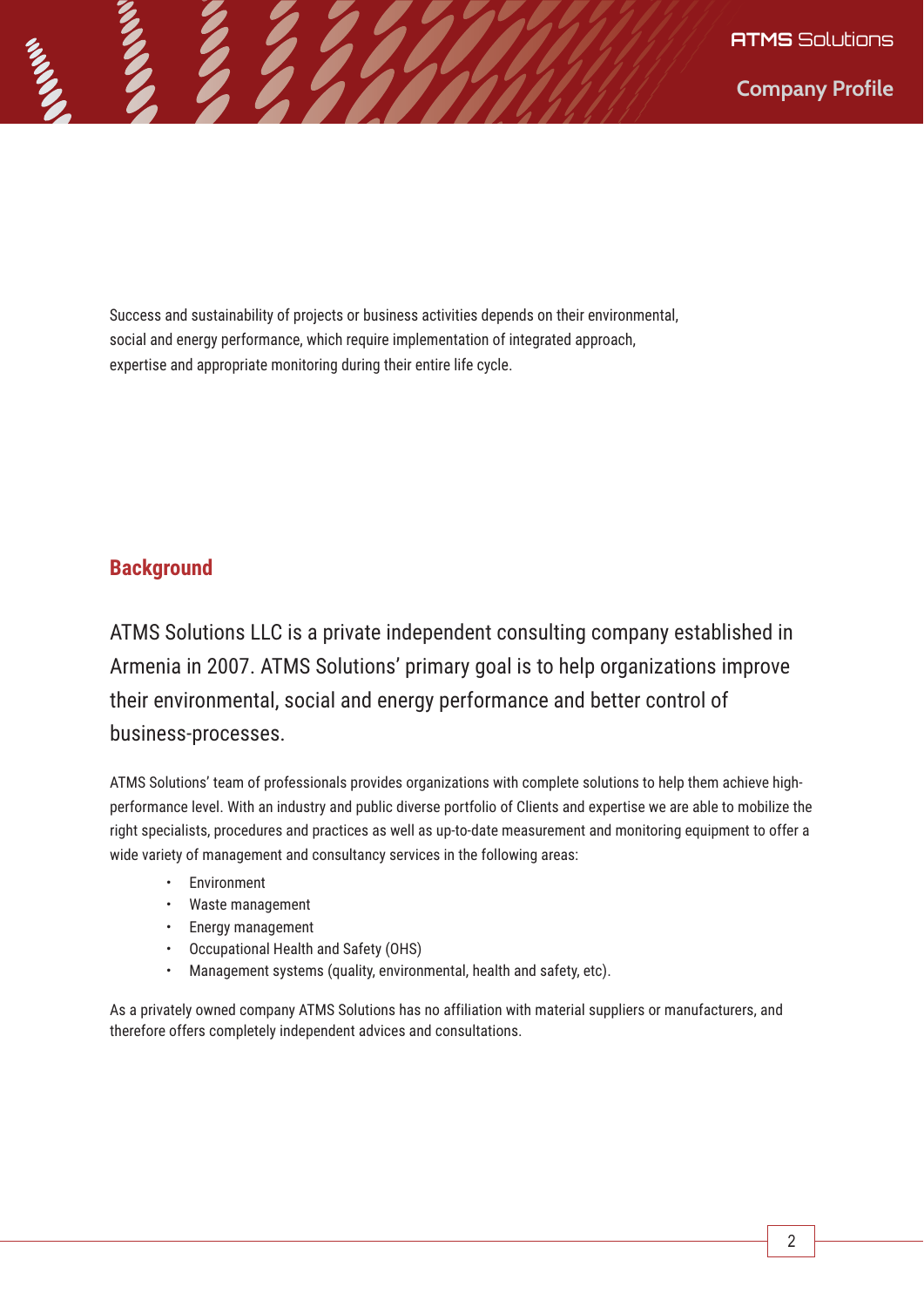# **Services**

## **Environmental consultancy**

Improving the environmental performance of our Clients is a challenge we take very seriously. We have developed a wide range of procedures and mechanisms and have collected a team of highly experienced environmental specialists and technicians that can provide best approaches and solutions to address Clients' specific objectives.

## **ESIA and Due Diligences**

ATMS Solutions' experts team is perfectly familiar with standards, procedures and policies of international donor/financial organizations, such as World Bank, European Bank for Reconstruction and Development, etc. and has successfully implemented a number of environmental and social impact assessments and due diligences for business entities operating in different sectors, such as mining and metallurgy, construction, food and beverage industry, energy supply, landfill management, telecommunication and other infrastructure. Besides, ATMS Solutions has a unique experience in elaboration of Environmental and social management frameworks for WB financed projects.

## **Environmental permitting**

ATMS Solutions focuses on assisting companies to regulate and control the areas of their stringent environmental impacts, where specific environmental permissions will be needed. Our team of professionals specialized in environmental science, chemical technology, mining and metallurgy, food, beverage and other industry areas has capacities to apply best approaches and solutions and elaborate project documents to be submitted to State Authorized Bodies for approval and issuing of permissions. ATMS Solutions' services range from review of used technology, identification of main processes, inventory of sources of air emissions, water contamination and hazardous waste generation to development of final draft of project documentation ready for submission. If necessary, we also can conduct technical support services.

### **Waste management**

Elaboration and implementation of waste management systems (both industrial and municipal) is one of the main activities of ATMS Solutions. Since 2007 and to present our specialists have provided consulting services to industrial and public units of Armenia, aimed at implementation of up-to-date waste management systems.

## **Health and safety consultancy**

Aiming to assist companies in maintaining the high level of working conditions in the workplaces ATMS Solutions provide services in the area of occupational health and safety as well as industrial security beginning from initial risk assessment and ending with health and safety management systems implementation. Our approach and solutions bring together the experience of health and safety managers and other experts of what works best.

### **Health and safety procedures**

Knowledge and experience of our specialists accumulating during the years of expertise in organizations of different types and specializations gives us capacities to deliver full health and safety procedures for our Clients. Our team members are familiar with the provisions of relevant national standards and best practices and successfully combine them in OHS procedures. We can draft health and safety procedures from scratch or update existing material in such a way to ensure that they will be used and not filed and forgotten. Our services range from elaboration of health and safety initial induction procedures to implementation of contractor management plans.

## **Attestation of workplaces**

ATMS Solutions is the only one company in Armenia that has experienced in implementation of attestation of workplaces. Our services cover the entire life cycle of attestation of workplaces, from identification of workplaces to complex assessment of working environment and working conditions. In addition, ATMS Solutions provide specific expertise in measurement and analysis of physical and chemical factors, as well as psycho-physiological assessment.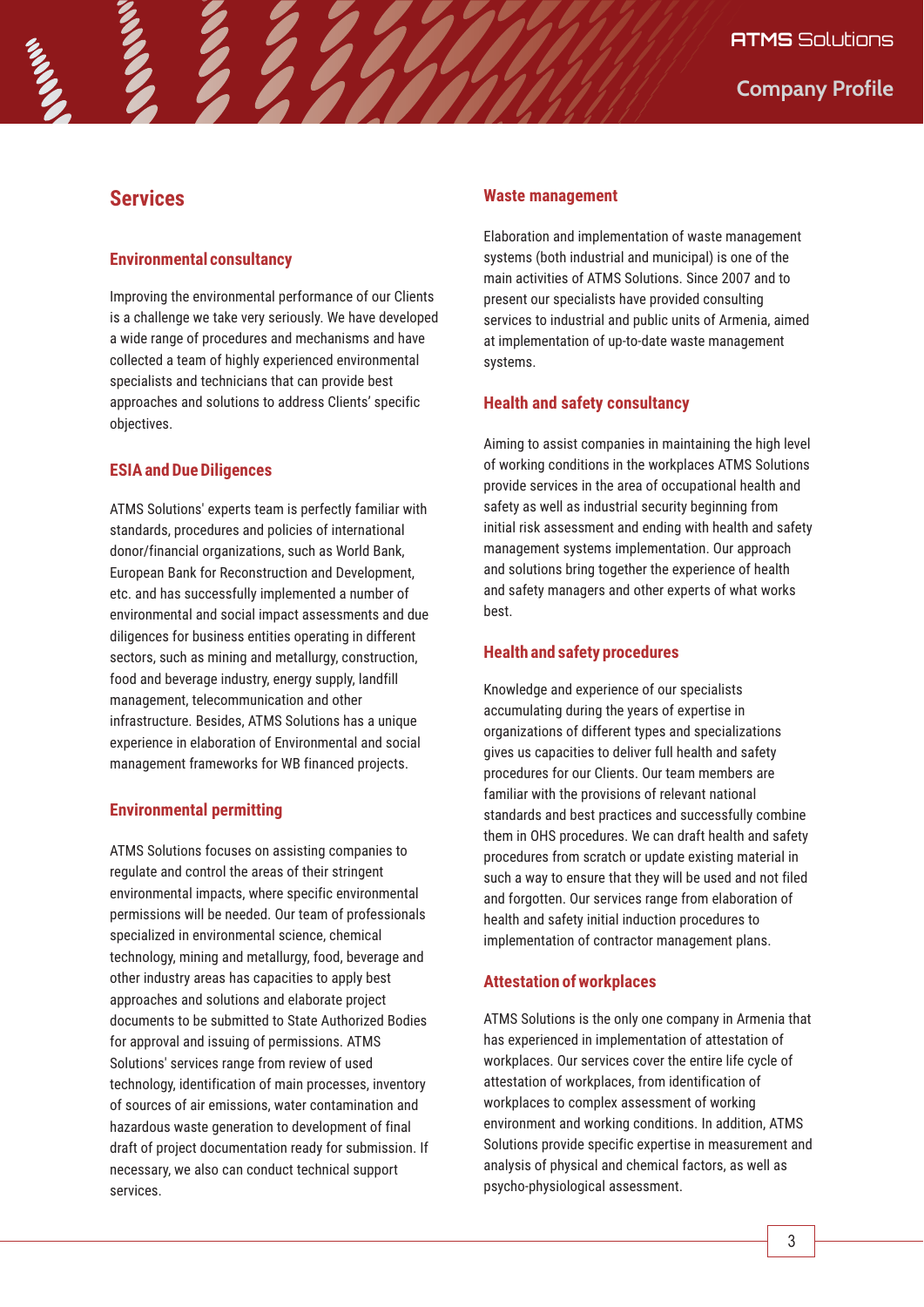# **Auditing**

Environmental, health and safety audits

Environmental, occupational health and safety (OHS) audits conducted by our experts help companies to determine whether their operations and practices are in line with regulatory requirements and evaluate their performance against environmental, OHS policies, regulations and objectives and include:

- Site audit (assesses onsite conditions and the extent of contamination problems);
- Liability audit (requested by potential purchasers or by financial institutions when considering investment or acquisition):
- Compliance audit (addresses compliance with company policies and regulatory requirements);
- Management system audit (reviews technical and organizational aspects, usually within the context of corporate environmental and OHS strategy);
- Specific audits (assessing how well a particular aspect of health and safety, such as fire safety is managed);
- Waste minimization or pollution prevention audit.

#### Quality management system audits

As a part of consultancy services on development and implementation of quality management system (QMS) in accordance with ISO 9001 standard requirements, ATMS Solutions help companies to understand the compliance status of currently functioning QMS by conducting of diagnostic audits (gap-analysis), separate process audits as well as internal audits together with Clients internal audit team representatives and specialists.

## **Energy management**

ATMS Solutions provides broad spectrum of energy studies from a quick walk-through of a facility to identify major problem areas to a comprehensive analysis of the implications of alternative energy efficiency measures. Audits conducted by our specialists cover both energy generation (audit of boiler plants) and energy consumption (energy audits of residential and public buildings as well as industrial facilities) aspects of energy performance of our clients. ATMS Solutions is also engaged in development of national energy saving/energy efficiency policy by drafting of energy saving regulations, elaboration of energy saving national standards etc.

## **Management systems implementation consultancy**

ATMS Solutions provides a broad range of customtailored consulting services designed to assist companies in development and implementation of requirements of not only ISO 9001, but also other generic standards, such as ISO 14001, OHSAS 18001, ISO 22000, etc. Whether your objective is to be certified to one of these management system standards, improve your existing management system, or to achieve business excellence, we will customize a program to fit your needs. Our specialists will help you develop business management systems that besides getting certified, improve operational performance and customer satisfaction, reduce business risks and increase profitability.

## **Measurements and monitoring**

ATMS Solutions provides a complex services related to monitoring and assessment of physical factors (noise, vibration, microclimate, lighting, electromagnetic radiation) affected on human health and environment. Our reputation is based not only on providing Clients with thorough, accurate and reliable assessments and predictions, but also with innovative control methods and up-to-date monitoring and measurement equipment combined with appropriate software. Besides, we cooperate with leading measuring and testing institutions in Armenia to promote the independency and reliability of our services. This allows us to present a highly integrated service from measurement through to provision of detailed solutions for Clients.

# **Safety signs and labels**

Safety signs are visual alerting devices, which used to ensure that observers are aware of potential hazards in the area. Installations, materials, safety measures, emergency exits, hazardous areas, etc. have to be in line with international standards and marked in such a way to be visible and comprehensive for workers, visitors and general public. ATMS Solutions propose the largest types of signs (warning, prohibition, mandatory, fire safety, first aid, emergency, etc.), which can be made in a variety of different sizes and materials. Moreover, we can tailor signs and labels to meet Clients specific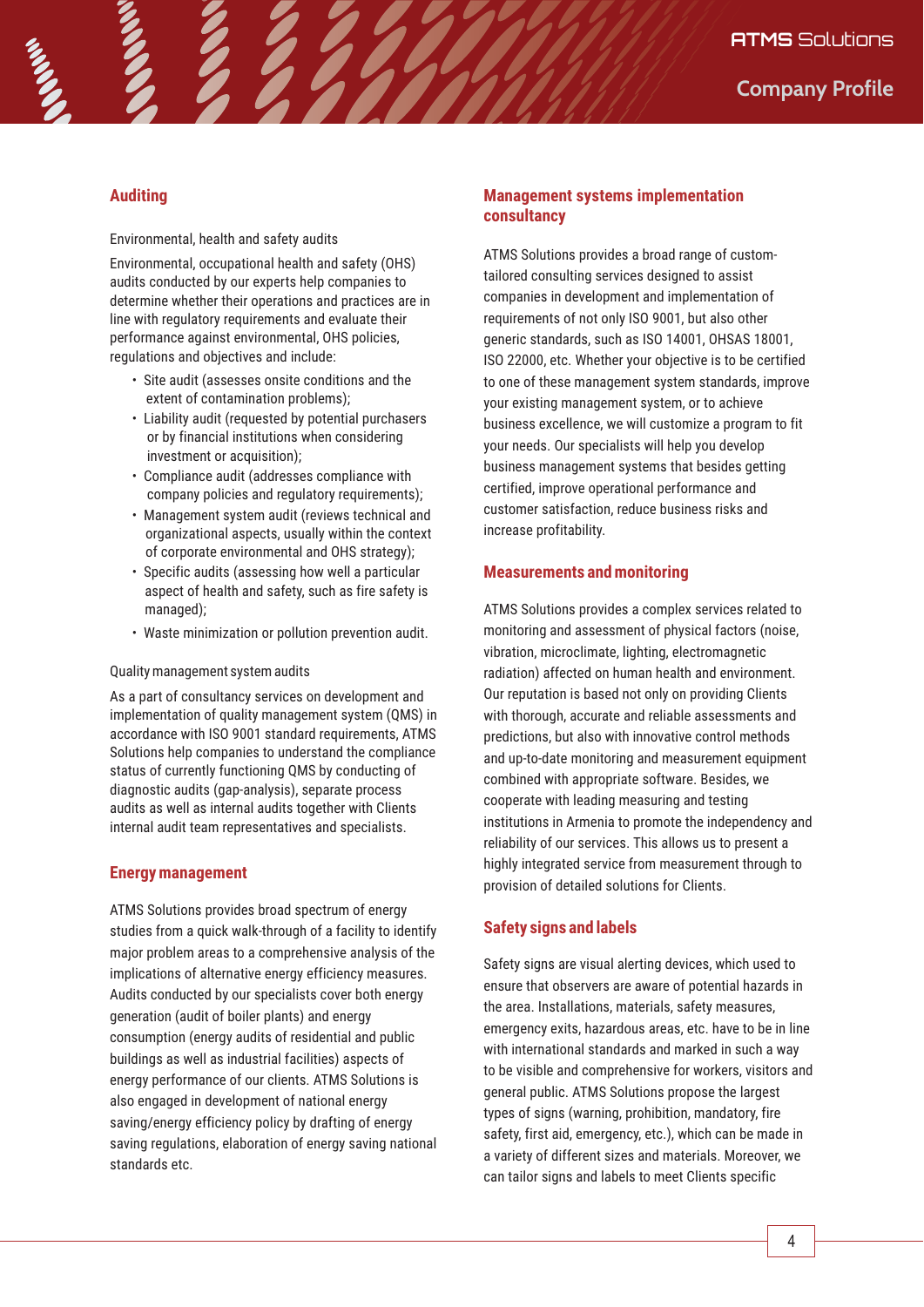# **Structure and staff**

ATMS Solutions' organizational structure foresees a permanent staff, which is entrusted with the day-to-day management of the projects, liaison with the Clients and provision of standard professional services. In order to enhance its flexible approach and to easily adapt to the Clients requirements, our staff is supported by a group of consultants (free lance experts), who assure, besides a highly qualified experience, a full appreciation of ATMS Solutions' vision, goals and business principles.



# **Clients**

Due to high quality of services provided and costumer oriented business approach the ATMS Solutions' Clients are leading economic operators of Armenia, international donor/financing organizations, as well as Public authorities. The list of our Clients is included, but not limited with:

- United Nations Development Program Armenia
- World Bank
- KfW German Development Bank
- European Bank of Reconstruction and Development
- Ministry of Territorial Administration of the Republic of Armenia
- Ministry of Economy of the Republic of Armenia
- National Competitiveness Foundation of Armenia
- Electric Networks of Armenia
- Yerevan Brandy Company
- Rusal Armenal aluminum foil producer
- Armenian Molybdenum Production
- Pure Iron Factory
- Geopromining Gold
- Dandy Precious Metals Kapan
- COCA-COLA Hellenic Bottling Company Armenia
- International Energy Corporation
- Astarak Kat
- Energacanc Project Institute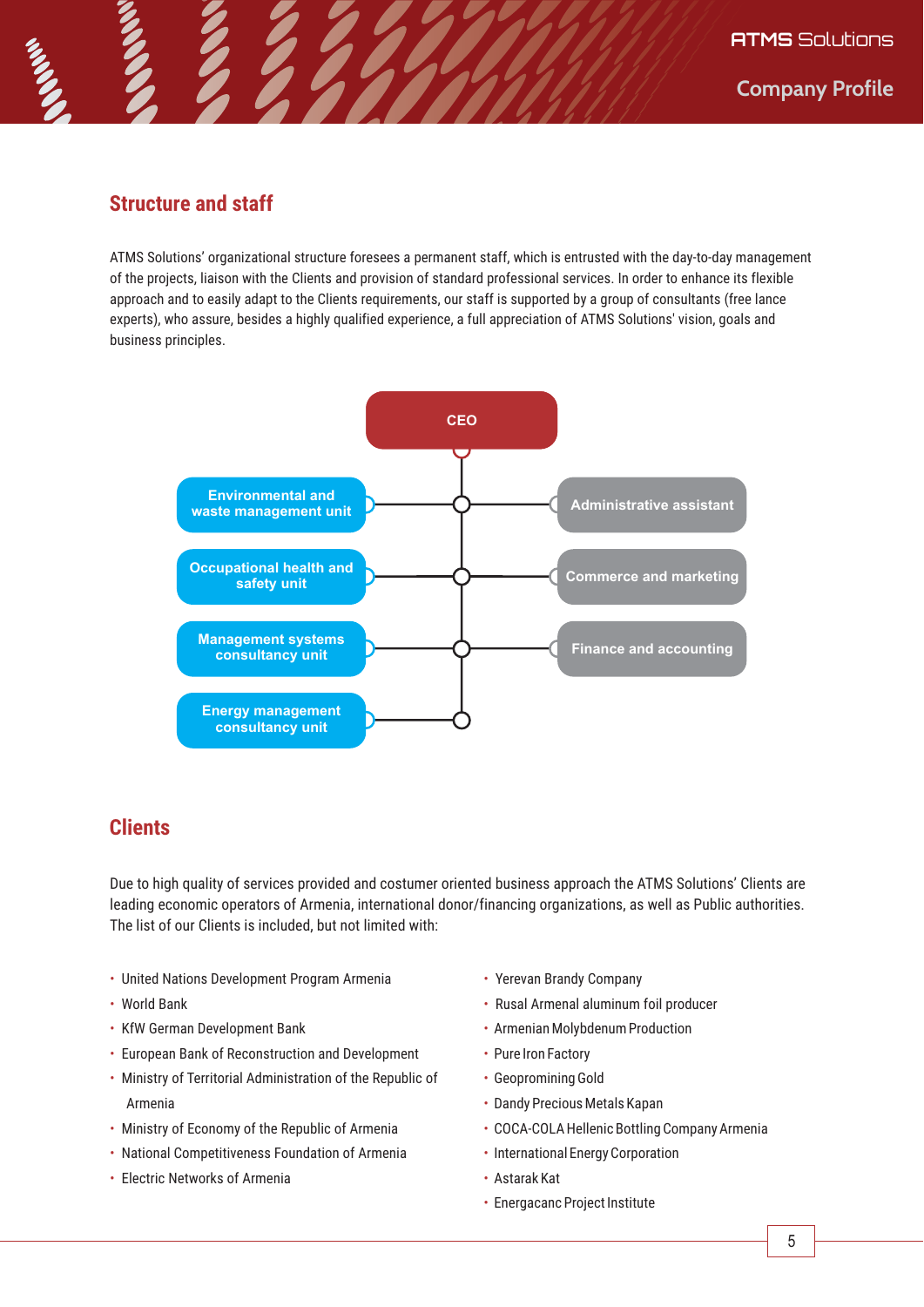## **Experience**

Feasibility Study for the KfW Financed Project «Integrated Solid Waste Management System, Vanadzor». For the Ministry of Territorial Administration, 2012-ongoining

ATMS Solutions is a Consortium partner for elaboration of Feasibility study for «Integrated solid waste management system, Vanadzor» project. The objective of Feasibility study is to develop an integrated solid waste management concept considering the full range of municipal waste streams to be managed by Vanadzor city and its surrounding municipalities/villages. Available waste management practices shall be presented to the Ministry of Territorial Administration and city of Vanadzor as a menu of options from which the preferred option will be selected.

KfW Financed Project «Study on Environmental Sustainability of Small Hydropower Plants (SHPPs) financed by the German Armenian Fund (GAF)», 2014-2015

The Program "Promotion of Renewable Energies" enhances access to loans for private companies investing in renewable energy sources. So far, the funds have been used for the construction and rehabilitation of 30 SHPPs. The loans are channelled via the GAF to Participating Financial Institutions (PFIs), which then onlend the funds to the private companies. Recent debates about environmental risks of Small Hydropower Plants (SHPPs) have put this topic in more focus in Armenia. To study the environmental sustainability of SHPPs in Armenia ERM together with its contractor ATMS Solutions were invited by KfW to undertake a reassessment of processes employed by the PFIs for environmental risk assessment and monitoring of the SHPP projects financed under the "Promotion of Renewable Energies" Program.

## Traffic Survey within «Urban Roads Feasibility Study Gyumri, Armenia» Project, 2014-ongoing

The European Bank for Reconstruction and Development has awarded a contract for a study of the urban road and street lightning in Gyumri city to the Consortium led by IC Consulenten. As a part of the contract a traffic survey

in Gyumri city shall be conducted and results of the survey shall be used as a baseline for project planning and implementation. ATMS Solutions was contracted by IC Consulenten to carry out traffic survey at the junctions of city's main axis. The tasks also include the processing of survey data and their average daily, weekly and yearly projections.

### Elaboration of Integrated Waste Management Plan for «Dandy Precious Metals Kapan» Company, 2014

To improve wastes management and handling procedures and practices, waste storage area conditions as well as enhance quality services delivery by municipal and other waste treatment/disposal entities, Dundee Precious Metals Kapan mining company, one of the biggest industrial units in Southern Armenia, owned by Dundee Precious Metals Group provided funding for the elaboration of Integrated Waste Management Plan IWMP. ATMS Solutions was selected for the elaboration of IWMP in accordance with Company's environmental policy.

#### Environmental Impact Assessment of Waste Storage Facility for Rusal Armenal Aluminium Foil Producer, 2014

With an objective to improve its own wastes management/handling practices, waste collection and storage activities Rusal Armenal company, the biggest aluminium foil producer in the region, initiated project for construction of industrial waste disposal facility, where wastes generated from technological processes shall be stored until final disposal. According to Armenian legislation such kind of projects before implementation should receive positive environmental conclusion from the Ministry of Nature Protection. ATMS Solutions was invited to elaborate environmental impact assessment report of the Project.

## Assessment of Labour Condition in Coca-Cola Hellenic Bottling Company Armenia, 2014

ATMS Solutions was contracted by Coca-Cola Hellenic Bottling Company Armenia to carry out assessment of labour condition in the workplaces of production facilities and office premises. The works include instrumental measurements and assessment of physical factors of industrial environment, in particular noise and vibration actual levels, illumination and electromagnetic radiation values.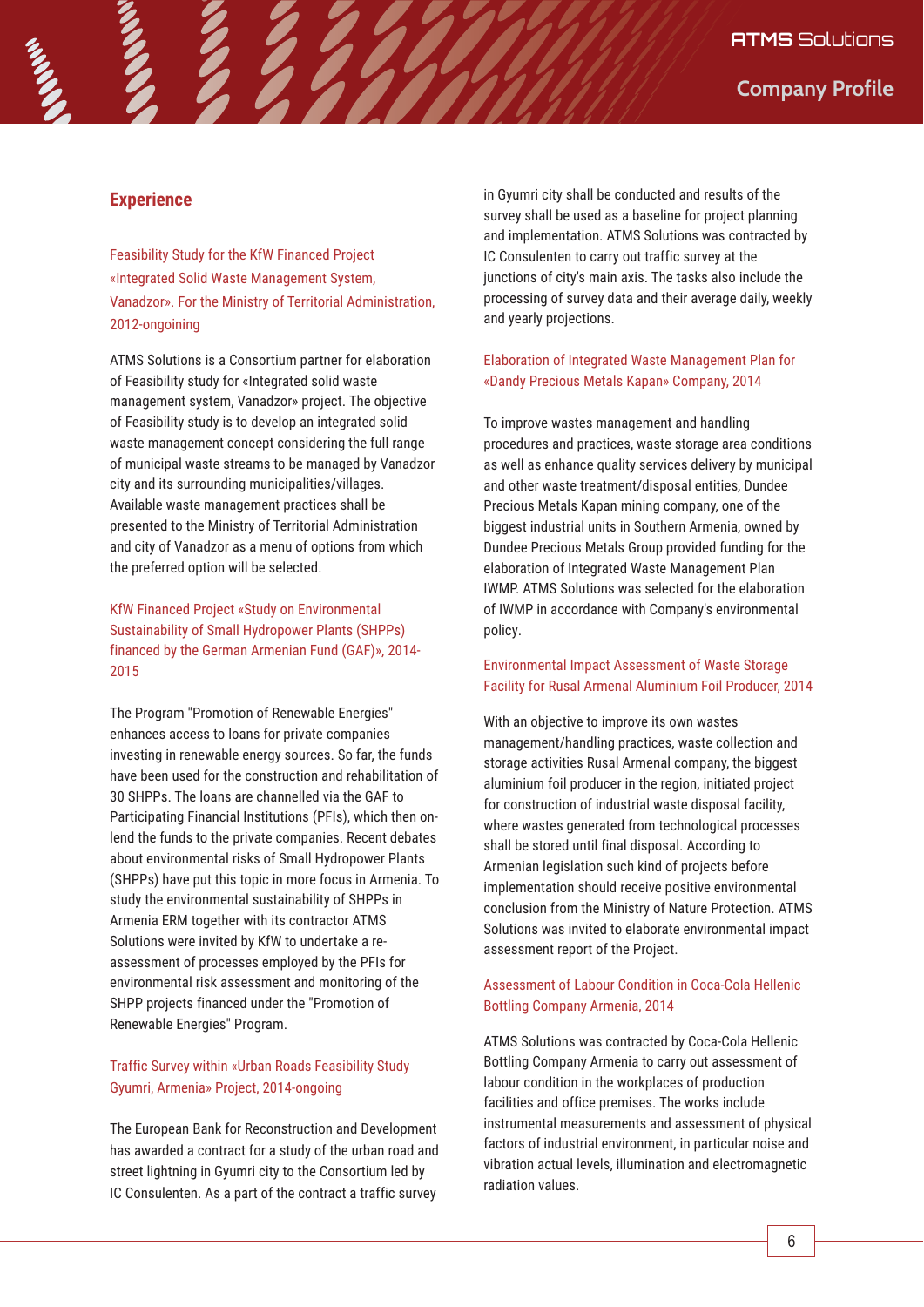**Company Profile**

Monitoring of Nitrogen, Sulphur and Carbon Oxides as well as Dust and Other Air Emissions from Sites of Dandy Precious Metals Kapan Company, 2014

The main facilities of Dandy Precious Metals Kapan (DPMK) mining company are located in three different sites (enriching factory, mine and testing laboratory). In order to monitor the air emissions from stationary sources of Company's sites, including NO2, CO, CO2, SO2 and dust emissions, prepare the maps of air emissions and assess their impact on background air quality of Kapan city, DPMK announced a tender and ATMS Solutions was selected to carry out the assignment. The works to be done also include preparation of air emissions monitoring program and elaboration of reduction and mitigation measures.

# Consultancy Services on Implementation of Environmental and Social Action Plan (ESAP) of Sevan-Hrazdan Hydropower Plants Cascade Reconstruction Project, For International Energy Corporation, 2013-2014

The Sevan-Hrazdan HPP cascade, comprising of seven hydropower plants of 565 MW total nominal capacities is a key part of the Armenian electricity system and urgently needs substantial rehabilitation to ensure safe and stable operation and restore output capacity. The Cascade is owned and operated by the International Energy Corporation (IEC), which applied for the loan to EBRD and ADB. As a part of the loan provision an ESIA of the Project was conducted and appropriate report together with ESAP were submitted to IEC. ATMS Solutions was assigned by IEC to assist them in implementation of ESAP of the Project.

# Environmental Impact Assessments for Reconstruction and Modernization Projects of Electric Networks of Armenia's Facilities, 2012-ongoining

ATMS Solutions was invited by the Energacanc Project Institute to conduct environmental impact assessments of projects for construction, reconstruction and modernization of electricity supply infrastructure (substations, OTLs), including replacement of transmission line near Qaraberd community in Lori marz, modernization of electricity supply substation in Dilijan city, implementation of new transmission line for Teghut mine and facilities, etc.

UNDP/GEF Funded Task «Translation and Adaptation of CEN Standards on Energy Consuming Household Appliances Performance and Testing Methods». For the Ministry of Energy and Natural Resources, 2011-2012

ATMS Solutions has successfully completed translation and adaptation of seven CEN standards on energy consuming household appliances (convectors, heating boilers, air conditioners, clothes washing machines, refrigerators and their combinations) performance and testing methods. All drafts of standards are conformed by project beneficiaries and submitted to National Standard Institute for approval.

# Environmental Audit of the Facilities of Electric Networks of Armenia. For EBRD and Electric Networks of Armenia, 2010-2011

The Electric Networks of Armenia (ENA) has received a loan from EBRD with the purpose of partial financing of the implementation of reconstruction and rehabilitation project for the distribution network of Armenia operated by the Company. One of the pre-conditions for the provision of the loan set by EBRD is implementation of the Environmental and Social Action Plan. ATMS Solutions was assigned by ENA to conduct audit of ENA's facilities and assess the implementation status of Environmental and Social Action Plan in accordance with the monitoring provisions.

# EBRD Financed Project «Armenia: Akvatekh Environmental Due Diligence». For EBRD and «Akvatechavtomatika» CJSC, 2010

«Akvatekhavtomatika» CJSC, Armenia's largest fish producer, has applied to EBRD for a loan, which should be used for acquisition and installation of efficiencyincreasing fish-breeding equipment and infrastructure improvement, etc. The Company has significant related party transactions with at 4-5 related companies and its operating assets are split between these entities (Khajts-Ishkan, Araks, Sis Arka, Guy and Sis farms). As part of appraisal process an integrated audit was required to determine the extent of Company's environmental, social, hygiene and food safety risks and liabilities and ATMS Solutions was selected as the Consultant to undertake Environmental due diligence.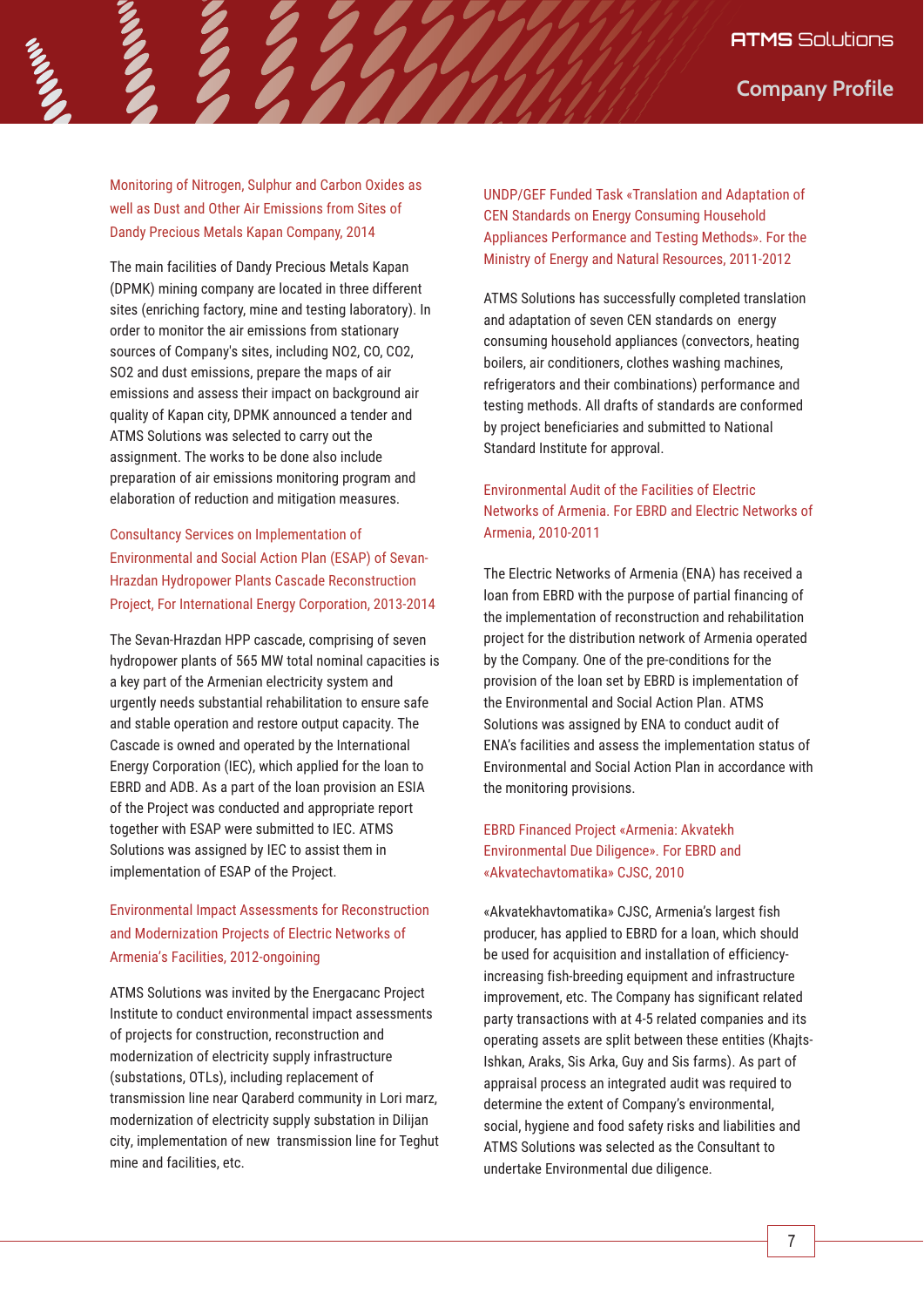UNDP/GEF funded Task «Elaboration of draft RA Government Decree on Regulations Concerning the Energy Efficiency Labeling of Energy Consuming Appliances and Devices». For the Ministry of Energy and Natural Resources, 2010

In 2008-2009, «Armenia - Improving the Energy Efficiency of Municipal Heating and Hot Water Supply» UNDP/GEF Project performed «Capacity building for domestic gas appliances energy efficiency indicators labeling system introduction in the Republic of Armenia» Task. The Ministry of Energy and Natural Resources assessed the Task's results positively and applied for the UNDP/GEF Project's assistance in draft elaboration of Government Decree «On adoption of regulation on energy efficiency labeling of energy consuming appliances and devices». ATMS Solutions together with its Consortium partner Gazoterm LLC was selected by UNDP/GEF Project for elaboration of this Government Decree.

«Environmental and Social Management Framework (ESMF) for National Broadband Backbone and Government Network» Project. For the Ministry of Economy and World Bank through National Competitiveness Foundation of Armenia, 2010

ATMS Solutions was invited for implementation of environmental assessment of the telecommunications sector in Armenia, which would serve as a general guide for the design and execution of the infrastructure development projects, in particular those to be financed with the World Bank's support. The assignment was carried out within sub-component «Nationwide Broadband Backbone and Government Network» of «Technology Competitiveness Enhancement Project».

# Flue Gas Emissions Monitoring and Efficiency Assessment of Boiler Houses of Yerevan Brandy Company and Its Regional Branches, 2009

The Yerevan Brandy Company (YBC) has awarded a contract to ATMS Solutions for flue gas emissions monitoring and performance evaluation of operating steam boiler houses located in Yerevan, Armavir and Aygevan branches. The scope of study included obtaining an exhaust-gas analysis (i.e. O2, CO2, NO2, CO), measurement of flue gas temperature and velocity in the measuring section, excess air, and thermal efficiency of boilers.

UNDP/GEF funded Task «Monitoring the Operating Centralized Heat Supply Systems of Avan District in Yerevan in Republic of Armenia». 2010-2011

ATMS Solutions together with its consortium partner JermGasShin LLC has monitored the Energy center and Boiler-house allocated in Avan district in Yerevan, as well as 6 residential buildings, which receive heat and hot water from the mentioned boiler-houses with the viewpoint of energy efficiency. This have included the evaluation of the quality of heating and hot water received from centralized heat supply systems, as well as evaluation of energy efficiency of existing centralized heat supply systems in comparison with the individual system implementation option(s). The preliminary study of external heat networks design and installed measuring equipment of the selected heat supply systems was also conducted.

# UNDP Financed Project «Environmental audit for the Noubarashen landfill in the City of Yerevan». For World Bank, 2009-2010

To reform the currently inefficiently functioning solid waste management system in Yerevan city, the Government of the Republic of Armenia requested the Public-Private Infrastructure Advisory Facility (PPIAF) grant, which administered by World Bank, to support the feasibility study on solid waste management system for the city of Yerevan through private sector participation. As part of the preparatory work for the Noubarashen landfill Design-Finance-Build-Operate transaction (DFBO), an environmental and social impact assessment for the Noubarashen landfill, including planned landfill extension areas has been carried out by ATMS Solutions.

# Consultancy Services on Elaboration of Water Consumption and Discharge Norms. For Rusal Armenal Aluminum Foil Producer, 2007

ATMS Solutions was assigned by Rusal Armenal CJSC for provision of consultancy aimed at identification of main sources of water consumption and discharge, calculation of their average norms on hourly, daily and yearly basis in correspondence with national legislation requirements and best available practices, elaboration of water balance. Also our specialists have assisted Company in drafting of design document of water consumption and discharge norms to be submitted to the Ministry of Nature Protection.